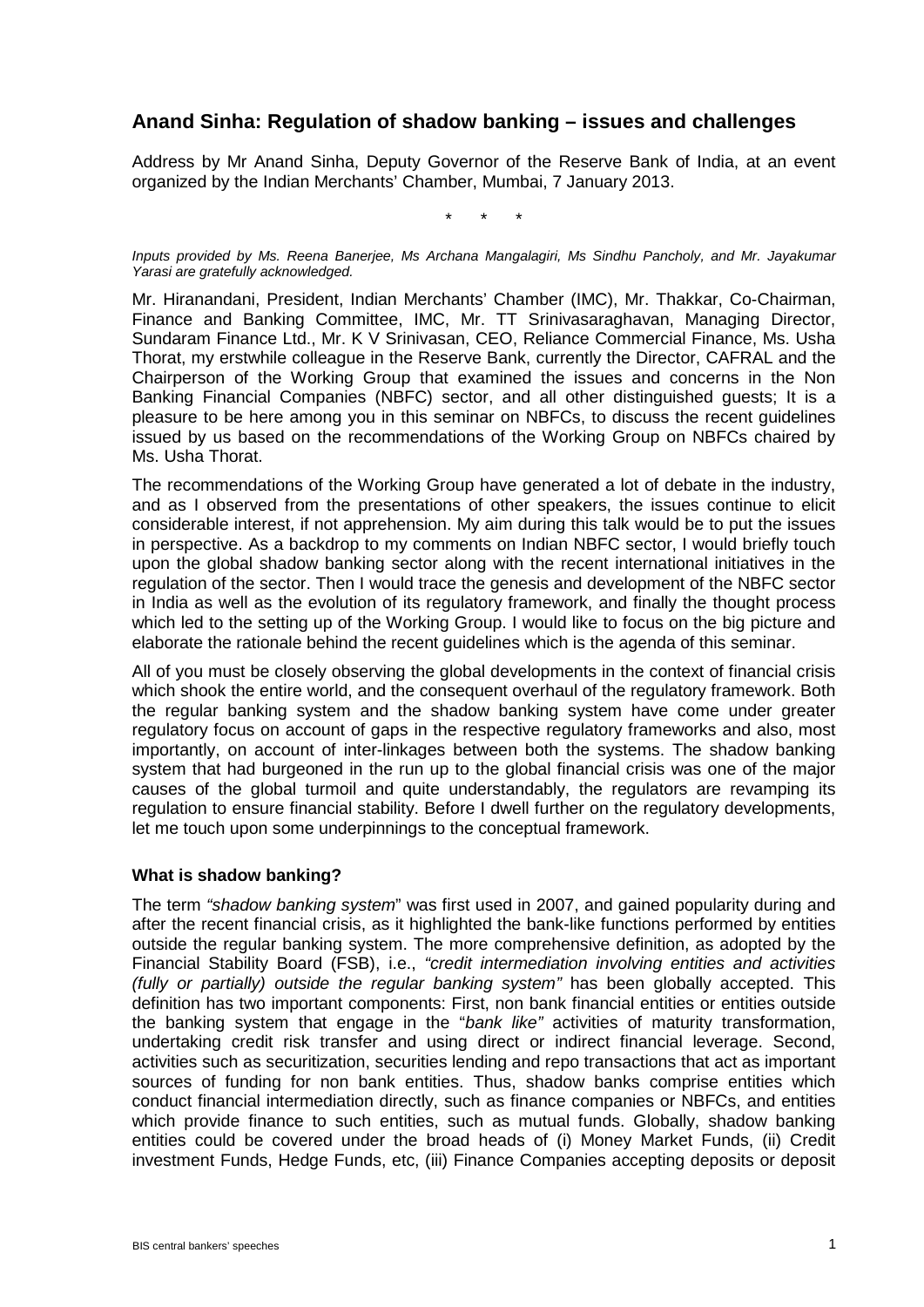like funding, (iv) Securities brokers dependent on wholesale funding, (v) Credit insurers, financial guarantee providers and (vi) Securitisation vehicles.

Such nonbank intermediation, when appropriately conducted, provides a valuable alternative to bank funding and supports real economic activity. But experience from the crisis demonstrates the capacity of some non-bank entities and transactions to operate on a significantly large scale, in ways that create bank-like risks to financial stability (longer-term credit extension based on short-term funding and leverage). Such risk creation may take place at an entity level but it can also form part of a complex chain of transactions, in which leverage and maturity transformation occur in stages, creating multiple forms of feedback into the regulated banking system.

Like banks, a leveraged and maturity-transforming shadow banking system can also be vulnerable to "runs" and generate contagion, thereby amplifying systemic risk. Shadow banking can also heighten procyclicality by accelerating credit supply and asset price increases during upswings and exacerbating fall in asset prices during downswings. These effects were powerfully revealed during the global financial crisis in the form of dislocation of asset-backed commercial paper (ABCP) markets, the failure of an originate-to-distribute model employing structured investment vehicles (SIVs) and conduits, "runs" on MMFs and a sudden reappraisal of the terms on which securities lending and repos were conducted.

Traditionally, regulation of banks has assumed greater importance than that of their non-banking counterparts. One reason, of course, is that protection of depositors has been traditionally an important mandate of banking supervisors. Banks are at the centre of payment and settlement systems and monetary policy transmission takes place through them. Banks play a critical role in credit intermediation through maturity transformation, i.e. acceptance of short term liabilities and converting them into long term assets viz. loans and advances. Along with economic value, this function also creates potential liquidity risk. Moreover, banks also operate on a significantly higher leverage compared to non-financial entities which could amplify their vulnerability. For all these reasons, banks are subject to a detailed and a rigorous regulatory framework. However, when non bank financial entities, which are subject to no regulation or light touch regulation, undertake bank-like functions, large risks are created which could potentially be destabilizing for the entire system. The global financial crisis demonstrated many ways in which shadow banking can have an impact on the global financial system, both directly and through its interconnectedness with the regular banking system, prompting the move to overhaul the regulation of shadow banking system.

### **The importance and benefits of shadow banking**

Shadows do not necessarily mean dark and sinister. In fact, shadow banking activities constitute a very useful part of the financial system. The main advantages of shadow banks lie in their ability to lower transaction costs of their operations, their quick decision-making ability, customer orientation and prompt provision of services. In India, we have always maintained that Non Banking Finance Companies (NBFCs),<sup>[1](#page-1-0)</sup> a significant segment of shadow banking system, play a crucial role in broadening access to financial services, and enhancing competition and diversification of the financial sector. While NBFCs are, sometimes, seen as akin to banks in terms of the products and services offered, this comparison is strictly not accurate, as more often NBFCs play a range of roles that complement banks. They have carved out niche areas of businesses, such as auto financing, which enables them to address specific needs of the people more efficiently. In addition to

-

<span id="page-1-0"></span>In India, NBFCs constitute a major segment of shadow banking system alongside other entities such as Insurance companies and Mutual Funds, both of which are regulated by other regulators. In the address, NBFCs are referred to be largely representing the shadow banking sector.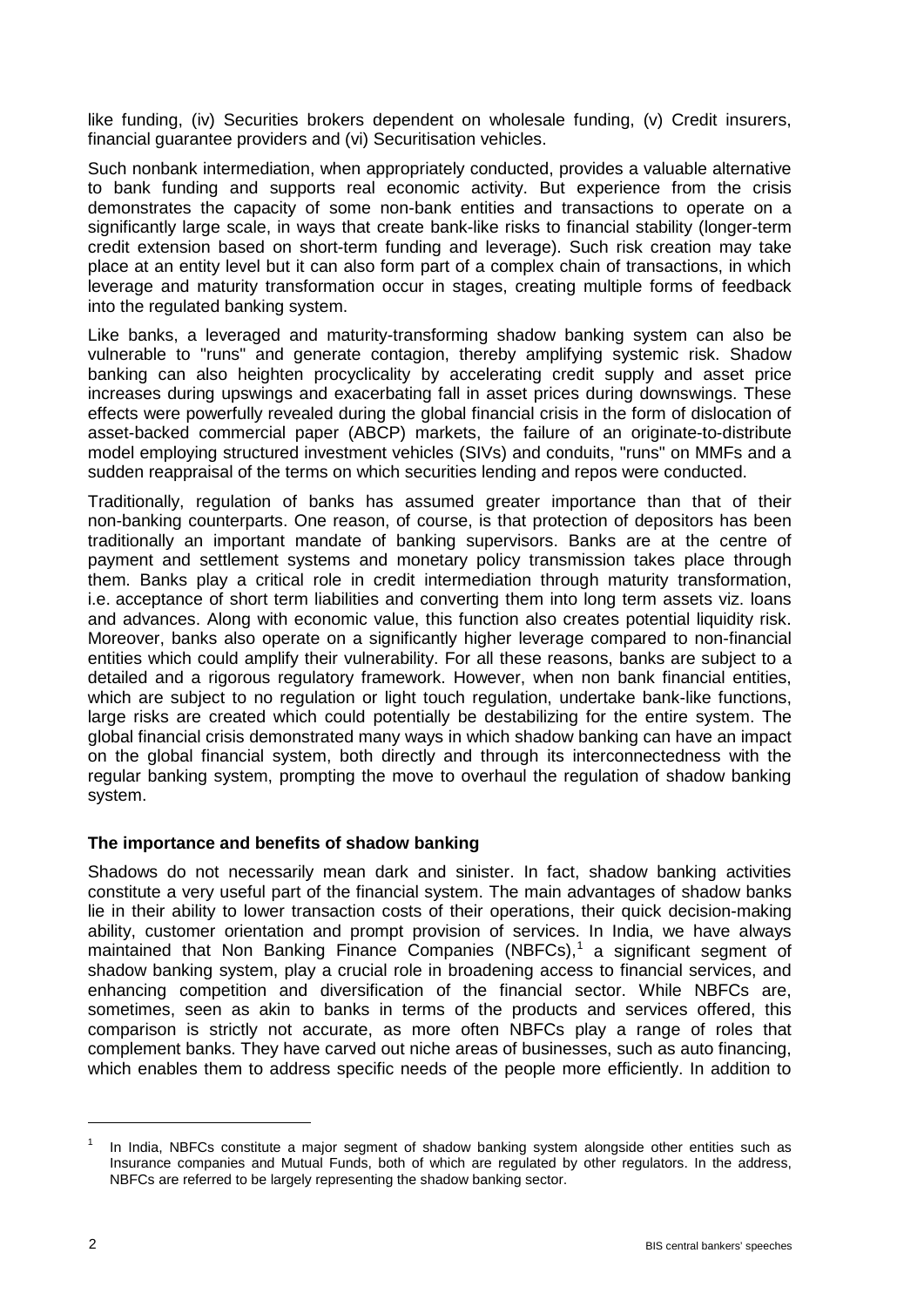complementing banks, NBFCs add to economic strength to the extent they enhance the resilience of the financial system to economic shocks. They can act as backup financial institutions should the primary form of intermediation come under stress, thereby constituting an important avenue for risk diversification away from the banking system. Other non banking finance entities such as mutual funds, insurance companies, etc, provide alternatives to bank deposits and constitute alternative funding for the real economy, which is particularly useful when traditional banking or market channels become temporarily impaired.

# **Risks of shadow banks**[2](#page-2-0)

Notwithstanding the complementary role played by shadow banks to the banking system, their activities, on the flip side, create risks which can assume a systemic dimension, due to their complexity, cross jurisdictional nature, as well as their interconnectedness with the banking system. The risks emanating from shadow banking could be primarily of four types viz., (i) liquidity risk, (ii) leverage risk, (iii) regulatory arbitrage and (iv) contagion risk

- *Liquidity risk* This is one of the most common risks faced by shadow banks, as these entities undertake maturity transformation i.e., funding long term assets with short term liabilities. The risk of ALM mismatch leading to liquidity problems is quite high. In India, we had a situation during the height of global crisis in 2008 when some NBFCs ran into severe liquidity problems as they were using short term liabilities such as CPs (commercial paper) and NCDs (Non-Convertible Debentures) to fund their long term lending or investment. I will be discussing this issue in detail a little later.
- *Leverage risk* As shadow banks do not usually have prudential limits on borrowings, they can become highly leveraged. High leverage exacerbates the stress in the financial system and the real economy during the downturn adversely affecting financial stability.
- *Regulatory arbitrage* Credit intermediation is, traditionally, a banking activity. Regulations applied to banks in this regard can be circumvented by transferring components of the credit intermediation function to shadow banks which are subject to less stringent regulation. Transfer of risks outside the purview of banking supervision played an important role in the build-up to the global financial crisis.
- *Contagion risk –* Shadow banking entities have close interlinkages with the banking sector both from the asset as well as the liabilities side, and also with other segments of the financial system, which can lead to contagion risk in times of loss of confidence *a*nd uncertainty.

### **Global approach to regulation of shadow banking**

The developments during the global crisis reflected the gravitas of the risks I have highlighted above. The light touch regulation enabled the shadow banking system to have high leverage. The liquidity risks faced by the shadow banking system quickly got transferred to the banking system due to its interconnectedness and interlinkages with the regular banking system, largely through committed liquidity facilities and reputational concerns. The contagion that followed, prompted the policy makers to review the regulation of the shadow banking sector to ensure and preserve financial stability. As such, at the November 2010 Seoul Summit, the G20 Leaders highlighted the fact that, after formulation of the new capital standards for banks i.e., Basel III, "*strengthening regulation and supervision of shadow banking*" was one of the remaining issues of financial sector regulation that warranted

<u>.</u>

<span id="page-2-0"></span><sup>2</sup> Green Paper Shadow Banking European Commission March 2012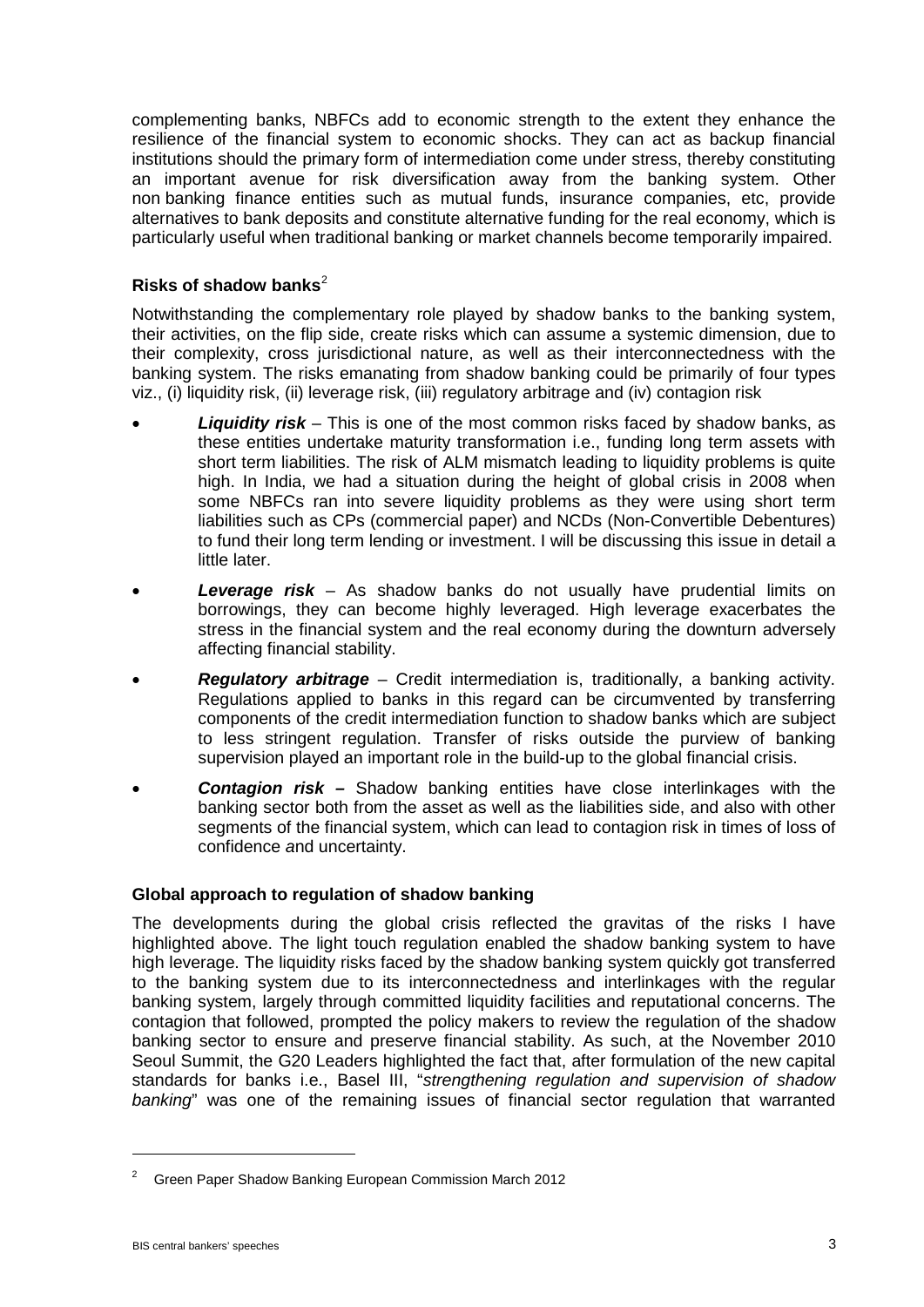attention. As you are aware, the FSB has the mandate to develop and promote the implementation of effective regulatory, supervisory and other financial sector policies in the interest of financial stability. Therefore, the G20 requested the FSB to develop recommendations to strengthen the oversight and regulation of the shadow banking system by mid-2011 in collaboration with other international standard setting bodies. The FSB formed a task force to develop initial recommendations for discussion that would:

- clarify what is meant by the "shadow banking system";
- set out potential approaches for monitoring the shadow banking system; and
- explore possible regulatory measures to address the systemic risk and regulatory arbitrage concerns posed by the shadow banking system.

The FSB felt that the objective of regulation is to ensure that shadow banking is subject to appropriate oversight and regulation, to address bank-like risks to financial stability emerging outside the regular banking system, while not inhibiting sustainable non-bank financing models that do not pose such risks. Their approach was activity specific rather than entity specific, as they focused on identification of those activities that can affect systemic stability, particularly those that caused or exacerbated the crisis. The approach also included monitoring the shadow banking system so that any rapidly growing new activities that pose bank-like risks can be identified early and, where needed, those risks are addressed.

The activities identified by FSB can be divided into 5 broad categories

- management of client cash pools with features that make them susceptible to runs (e.g. credit investment funds with stable NAV features, leveraged credit hedge funds);
- loan provision that is dependent on short-term funding (e.g. finance companies with short-term funding structure or that accept deposits);
- intermediation of market activities that is dependent on short-term funding or on secured funding of client assets (e.g. securities brokers whose funding is heavily dependent on wholesale funding);
- facilitation of credit creation (e.g. credit insurers, financial guarantee insurers); and
- securitisation and funding of financial entities (e.g. securitisation vehicles).

The FSB advised that monitoring and responses be guided by a two-stage approach.

- Firstly, authorities should cast the net wide, looking at all non-bank credit intermediation to ensure that data gathering and surveillance cover all the activities within which shadow banking-related risks might arise.
- Authorities should then narrow the focus, concentrating on the subset of non-bank credit intermediation where maturity/liquidity transformation and/or flawed credit risk transfer and/or leverage create important risks.

The FSB, working with the Basel Committee on Banking Supervision (BCBS) and the International Organization of Securities Commissions (IOSCO), has, therefore, examined and developed recommendations in five areas where financial stability risks from shadow banking have arisen. Work streams were created for analyzing the issues in greater detail and developing effective policy recommendations in these areas, viz,:

- to mitigate the spill-over effect between the regular banking system and the shadow banking system –( BCBS);
- to reduce the susceptibility of money market funds (MMFs) to "runs" (IOSCO);
- to assess and mitigate systemic risks posed by other shadow banking entities (FSB sub group) ;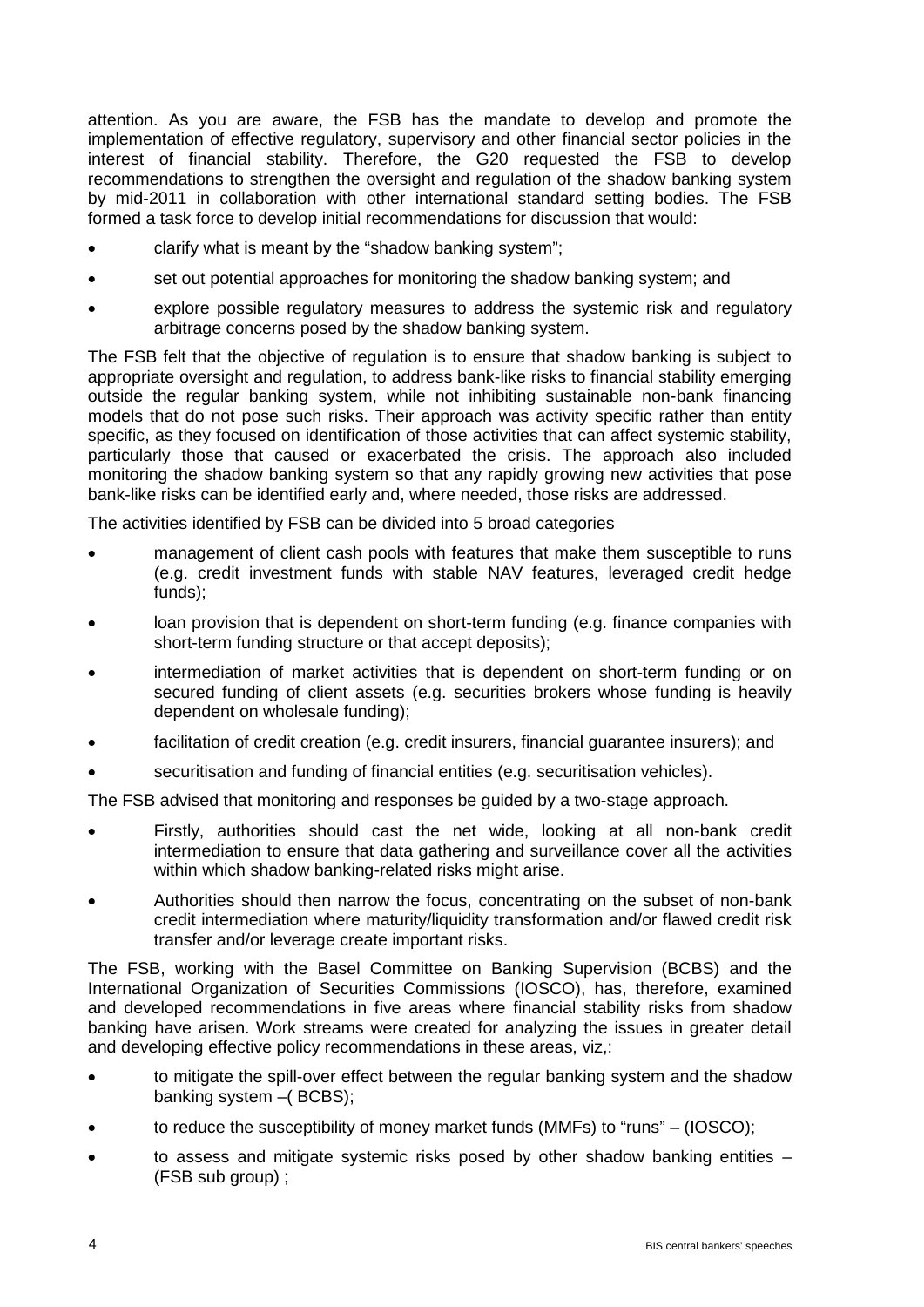- to assess and align the incentives associated with securitization (IOSCO and BCBS); and
- To dampen risks and pro-cyclical incentives associated with secured financing contracts such as repos, and securities lending that may exacerbate funding strains in times of "runs" – (FSB sub group).

The policy recommendations have been guided by the following five general principles for regulatory measures:

- *Focus:* Regulatory measures should be carefully designed to target the externalities and risks the shadow banking system creates;
- *Proportionality:* Regulatory measures should be proportionate to the risks shadow banking poses to the financial system;
- *Forward-looking and adaptable:* Regulatory measures should be forward-looking and adaptable to emerging risks;
- *Effectiveness:* Regulatory measures should be designed and implemented in an effective manner, balancing the need for international consistency to address common risks and to avoid creating cross-border arbitrage opportunities against the need to take due account of differences between financial structures and systems across jurisdictions; and
- *Assessment and review:* Regulators should regularly assess the effectiveness of their regulatory measures after implementation and make adjustments to improve them as necessary in the light of experience.

### **Size of the shadow banking sector**

Efficient oversight of any sector requires monitoring which involves data collection and analysis. Given its growing significance, monitoring of the global shadow banking system is being very vigorously pursued. The FSB committed to conducting annual monitoring exercises to assess global trends and risks in the shadow banking system through its Standing Committee on Assessment of Vulnerabilities (SCAV) and its technical working group, the Analytical Group on Vulnerabilities (AGV), using quantitative and qualitative information. The FSB's second annual monitoring exercise, which was recently concluded, covered 25 jurisdictions and the euro area as a whole, thereby bringing the coverage of the monitoring exercise to 86 per cent of global GDP and 90 per cent of global financial system assets. The primary focus of the exercise was on a "macro-mapping" based on national Flow of Funds and Sector Balance Sheet data, that looks at all non-bank financial intermediation to ensure that data gathering and surveillance cover the areas where shadow banking-related risks to the financial system might potentially arise.

The main findings from the 2012 exercise are as follows:

- According to the "macro-mapping" measure, the global shadow banking system, as conservatively proxied by "Other Financial Intermediaries" grew rapidly before the crisis, rising from USD 26 trillion in 2002 to USD 62 trillion in 2007. The size of the total system declined slightly in 2008 but increased subsequently to reach USD 67 trillion in 2011 (equivalent to 111 per cent of the aggregated GDP of all jurisdictions). The global estimate for the size of the shadow banking system has increased by some USD 5 to 6 trillion since last year.
- The shadow banking system's share of total financial intermediation (which includes banks, insurance and pension funds, public financial institutions and central banks) has decreased since the onset of the crisis and has remained at around 25 per cent in 2009–2011, after having peaked at 27 per cent in 2007. In broad terms, the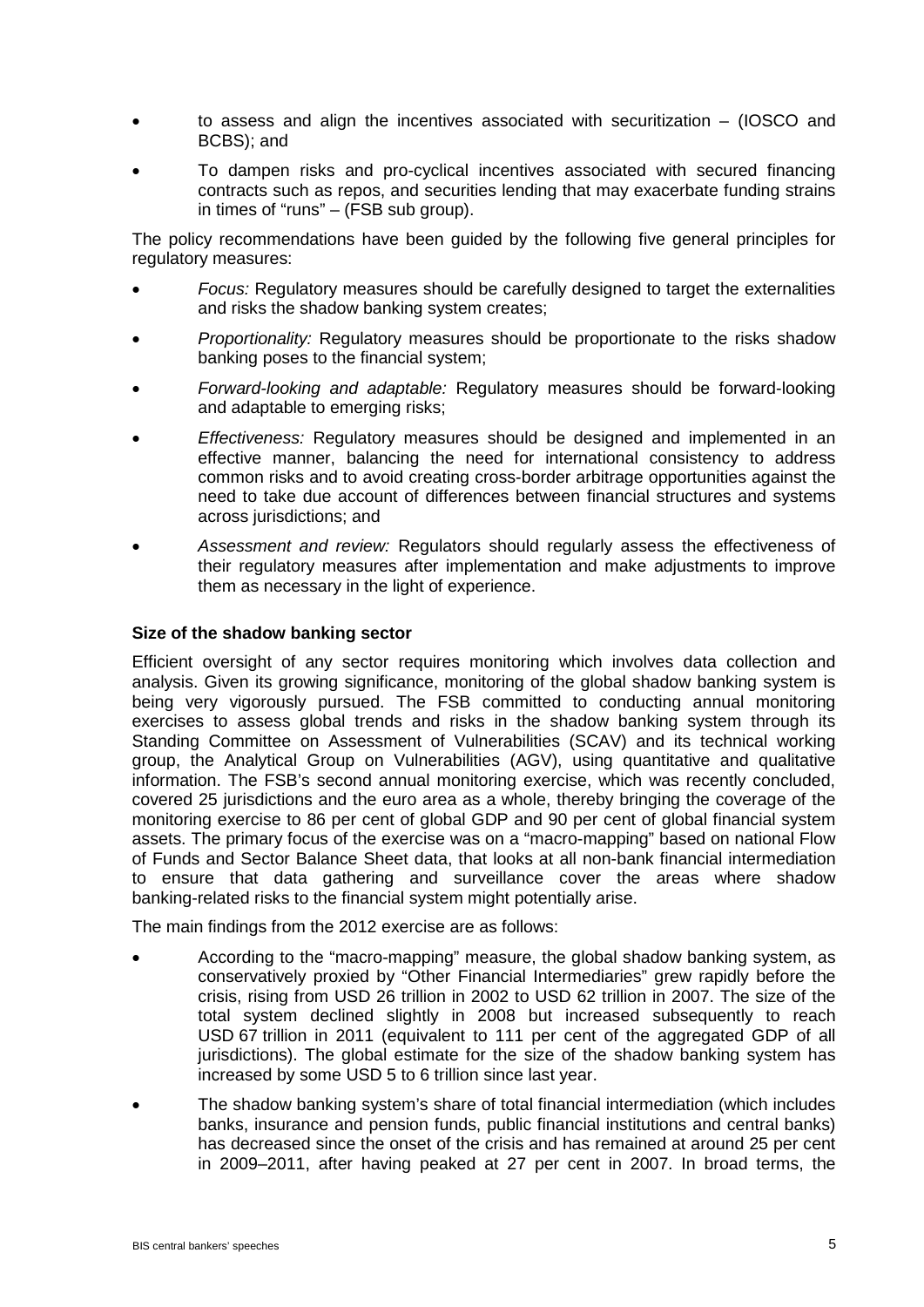aggregate size of the shadow banking system is around half the size of banking system assets.

- There is also a considerable diversity in the relative size, composition and growth of the non bank financial intermediaries across jurisdictions. For example, the size of the shadow banking system in US and a number of other jurisdictions continues to be large relative to the regular banking system. The US has the largest shadow banking system, with assets of USD 23 trillion in 2011, followed by the euro area (USD 22 trillion) and the UK (USD 9 trillion).
- There is also considerable divergence among jurisdictions in terms of: (i) the share of non-bank financial intermediaries (NBFIs) in the overall financial system; (ii) relative size of the shadow banking system to GDP; (iii) the activities undertaken by the NBFIs; and (iv) recent growth trends.
- Even during the period immediately following the global financial crisis (2008–11), the shadow banking system continued to grow, although at a slower pace, in seventeen jurisdictions (half of them being emerging market and developing economies undergoing financial deepening) and contracted in the remaining eight jurisdictions.
- Among the jurisdictions where data is available, interconnectedness risk tends to be higher for shadow banking entities than for banks. Shadow banking entities seem to be more dependent on bank funding and are more heavily invested in bank assets, than vice versa.

### **Shadow banking in India**

Notwithstanding the data constraints in actual evaluation of its size, the shadow banking sector in India is still small in size compared to its counterparts in advanced economies. In 2011, assets of Other Financial Institutions (OFIs) in India were USD 375 billion vis-a-vis bank assets of USD 1518 billion and GDP of USD 1766 billion. The assets of the shadow banking system accounted for 21 percent of GDP as compared to bank assets which were 86 percent of GDP.<sup>[3](#page-5-0)</sup> Apart from the fact that the sector is not significant in terms of size, the activities carried out by these entities are also limited.

In India, the shadow banks have been brought under progressively tighter regulations and many of the activities which contributed to the global crisis are either not allowed, or, if allowed, are allowed in a regulated environment with appropriate limits. Illustratively, the concern expressed by the FSB regarding Money Market Funds and Credit Investment Funds including ETFs etc. was in the context of the practice in some countries, including the US, regarding maintenance of constant NAVs, which led to runs on these funds. On the contrary, in India, Money Market Funds, investment funds and ETFs form part of Mutual Funds and are regulated by the Securities and Exchange Board of India (SEBI) under its Mutual Fund Regulations. SEBI has been gradually mandating a shift from NAVs valued on amortization basis to mark to market. (In February 2012, SEBI reviewed the valuation norms to ensure fair treatment to all investors based on the principles of fair valuation i.e. valuation shall be reflective of the realizable value of the securities/assets). The entire Assets under Management (AUM) of Mutual Funds stood at ₹. 5872.17 billion as on March 31, 2012 which was 6.6 percent of GDP. Of this FIIs had a holding of 0.9 percent and NRIs 6 percent. Thus, cross border linkages and the consequential impact are also not seen as very high on such funds.<sup>[4](#page-5-1)</sup>

-

<span id="page-5-0"></span>Source: RBI data

<span id="page-5-1"></span>Source SEBI Annual Report 2011-12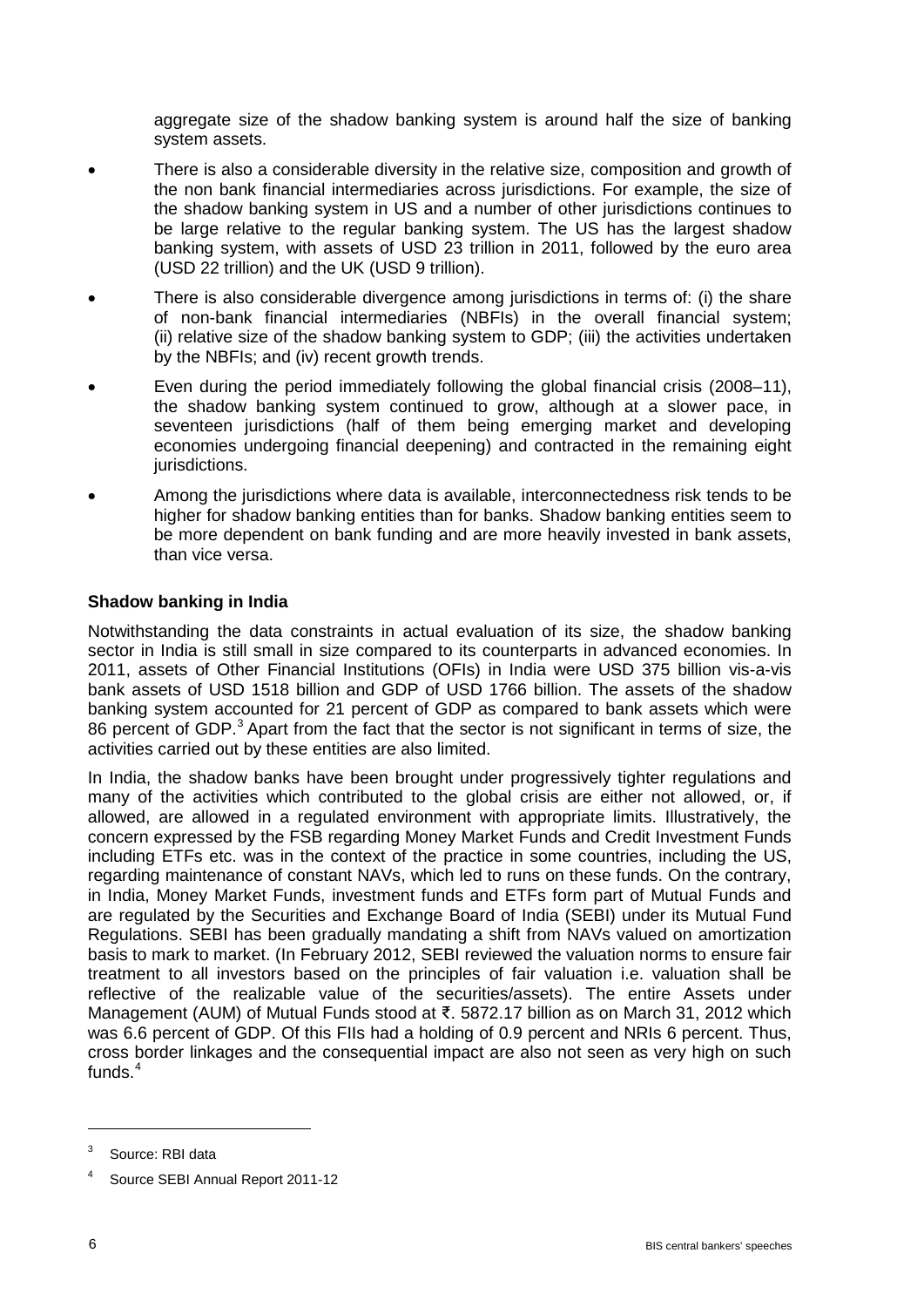Hedge Funds are not significant players in India. Moreover, comprehensive guidelines (Alternative Investment Fund Guidelines) have been put in place by SEBI to regulate all funds established in India, which are private pooled investment vehicles raising funds from Indian or foreign investors.

Transferring of risk off balance sheet by banks by using SIVs/ conduits is not a model adopted in India. Apart from this, complex and synthetic derivative products which were at the core of the global crisis are also not presently permitted in India. Further, explicit regulations have been put in place to ring fence NBFCs from the adverse impact of cross border linkages and minimizing the financial contagion.(For example, NBFCs can take equity and fund based exposure while investing overseas within a limit liked to NOF). They are not permitted to provide implicit support such as guarantees or letters of comfort.

### **NBFC sector in India – evolution of regulation**

Non-Banking Financial Companies (NBFCs) in India are defined as companies carrying out a range of financial activities such as making loans and advances; investing in shares /bonds/debentures/and other securities; asset financing including leasing, and hire-purchase finance. The recent additions to this sector have been (i) Infrastructure Finance Companies (IFC), (ii) Infrastructure Debt Funds (IDF), (iii) Micro Finance Institutions (NBFC- MFI) and (iv) Factors. In India, NBFCs quintessentially epitomize the shadow banking system as they perform bank like credit intermediation outside the purview of banking regulation. Apart from this, where the entire OFI assets account for approximately 24 percent of bank assets as on March 31, 2012, assets of the NBFC sector alone account for 12 percent, denoting the significance of NBFCs in the Indian shadow banking system.

As a background to the setting up of the Working Group on NBFCs chaired by Ms. Usha Thorat, let me briefly touch upon the evolution of regulation of NBFC sector in India. Steps for regulation of NBFCs were initiated as early as in the sixties. Regulation of NBFCs was found to be necessary for three reasons viz., ensuring efficacy of credit and monetary policy, safeguarding depositors' interest and ensuring healthy growth of Non-Banking Financial Intermediaries (NBFIs). Thus, the Banking Laws (Miscellaneous Provisions) Act, 1963 was introduced to incorporate a new chapter (i.e., Chapter III B) in the Reserve Bank of India Act, 1934 to regulate the NBFIs. Subsequently, to enable the regulatory authorities to frame suitable policy measures, several committees were appointed from time to time, to conduct in-depth study of these institutions and make suitable recommendations for their healthy growth. These include the Bhabatosh Datta Study Group (1971), the James Raj Study Group (1974), and the Chakravarty Committee, 1985. Thereafter, the Narasimham Committee (1991) outlined a framework for streamlining the functioning of the NBFCs, which would include, in addition to the existing requirements of gearing and liquidity ratios, norms relating to capital adequacy, debt-equity ratio, credit-concentration ratio, adherence to sound accounting practices, uniform disclosure requirements and assets valuation. The Joint Parliamentary Committee (JPC), appointed in connection with the irregularities in the Securities Transactions, had also recommended that legislative framework should be strengthened to vest in RBI more powers to effectively regulate NBFCs. The extant regulatory and supervisory framework as it stands today is based on the recommendations of the Shah and Khanna Committees (1992 and 1995).

The growing significance of NBFCs was also recognized by the second Narasimham Committee (1998) as well as by the RBI in its Discussion Paper on Harmonisation of the Role and Operations of DFIs and Banks. Recognizing the increasing significance of the sector, the Working Group on Money Supply (Chairman: Dr. Y.V. Reddy) in 1998 proposed a new measure of liquidity aggregate incorporating NBFCs with public deposits of ₹. 0.20 billion and above.

There was a significant increase in the nature of NBFC activities in the nineties. NBFCs grew sizably both in terms of their numbers as well as the volume of business transactions. The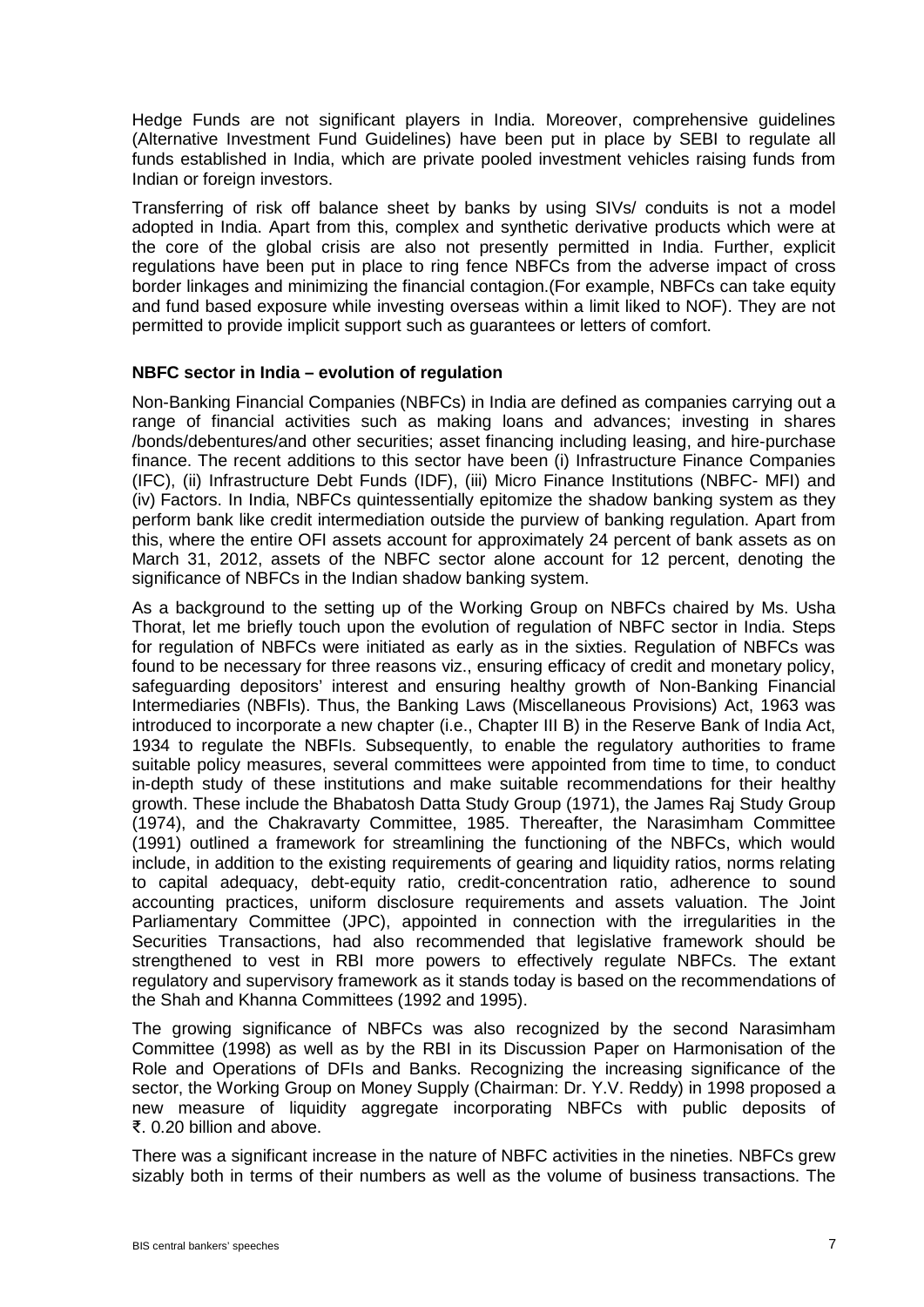number of NBFCs grew more than seven-fold from 7,063 in 1981 to 51,929 in 1996. Accordingly, based on the recommendations of the Shah Committee, the RBI Act was amended in January 1997 to provide a comprehensive legislative framework for regulation of NBFCs by effecting changes in the provisions contained in Chapter III-B and Chapter V of the Act and vested more powers with the RBI. The regulatory framework was based on the three pillars viz., onsite supervision, offsite monitoring and exception reporting by auditors. Though the amended Act provided for registration of all NBFCs, the focus continued to be the protection of depositors' interest thus covering the deposit taking NBFCs, while keeping the non-deposit taking NBFCs subject to minimal regulation. These measures resulted in consolidation of the sector, reduction in the number of deposit taking NBFCs, reduction in the quantum of public deposits and increase in the number of non-deposit taking NBFCs. The number of deposit taking NBFCs, including Residuary Non-Banking Finance Companies (RNBCs), decreased from 1,429 in March 1998, to 273 in March 2012. The deposits held by these companies (including RNBCs) decreased from ₹. 238 billion to ₹. 101 billion during the same period.<sup>[5](#page-7-0)</sup>

With the consolidation of the sector and stabilising of deposit taking NBFCs, the focus in 2006 widened to include non-deposit taking NBFCs which were growing in number as well as in size. Considering the issue of systemic importance of large NBFCs in view of their size, their enhanced risk taking capabilities, growing complexity of their activities, and the financial market interlinkages, a comprehensive regulatory framework was introduced for these NBFCs. To begin with, non deposit taking companies having asset size of ₹. 1 billion (100 crore) and above were classified as systemically important non deposit taking NBFCs (NBFCs-ND-SI) and subjected to capital adequacy and credit concentration norms. Subsequently, liquidity and disclosure norms were made applicable to them. Presently, as on March 31, 2012, there are 375 NBFCs-ND- SI with a total asset size of ₹. 9213 billion.

The NBFC sector has been the fastest growing segment in the Indian financial sector today with year on year growth higher than that of banking sector as seen from the figures below:

|                | As at end |         |         |         |          |         |
|----------------|-----------|---------|---------|---------|----------|---------|
| <b>Item</b>    | 2007      | 2008    | 2009    | 2010    | 2011     | 2012    |
| <b>Banks</b>   | 3459961   | 4326486 | 5241330 | 6025141 | 7183522  | 8299400 |
| Growth (Y-o-Y) |           | 25      | 21.1    | 15      | 19.2     | 15.5    |
| <b>NBFCs</b>   | 366452    | 478997  | 560035  | 657185  | 866713.7 | 1038189 |
| Growth (Y-o-Y) |           | 30.7    | 16.9    | 17.3    | 31.9     | 19.8    |

Growth in Total Assets of Banks vis-à-vis NBFCs

Source: Trend and Progress of Banking in India, various issues

Note: NBFCs include all deposit taking NBFCs and NBFCs-ND-SI

### **NBFC sector during the 2008 crisis**

The NBFC sector came under pressure during the 2008 crisis due to the funding interlinkages among NBFCs, mutual funds and commercial banks. NBFCs-ND-SI relied significantly on short term funding sources such as debentures (largely non convertible short term debentures), and CPs, which constituted around 56.8 percent of the total borrowings of NBFCs-ND-SI as on September 30, 2008. These funds were used to finance assets which were reportedly largely a mix of long term assets, including hire purchase and lease assets,

-

<span id="page-7-0"></span><sup>5</sup> RBI data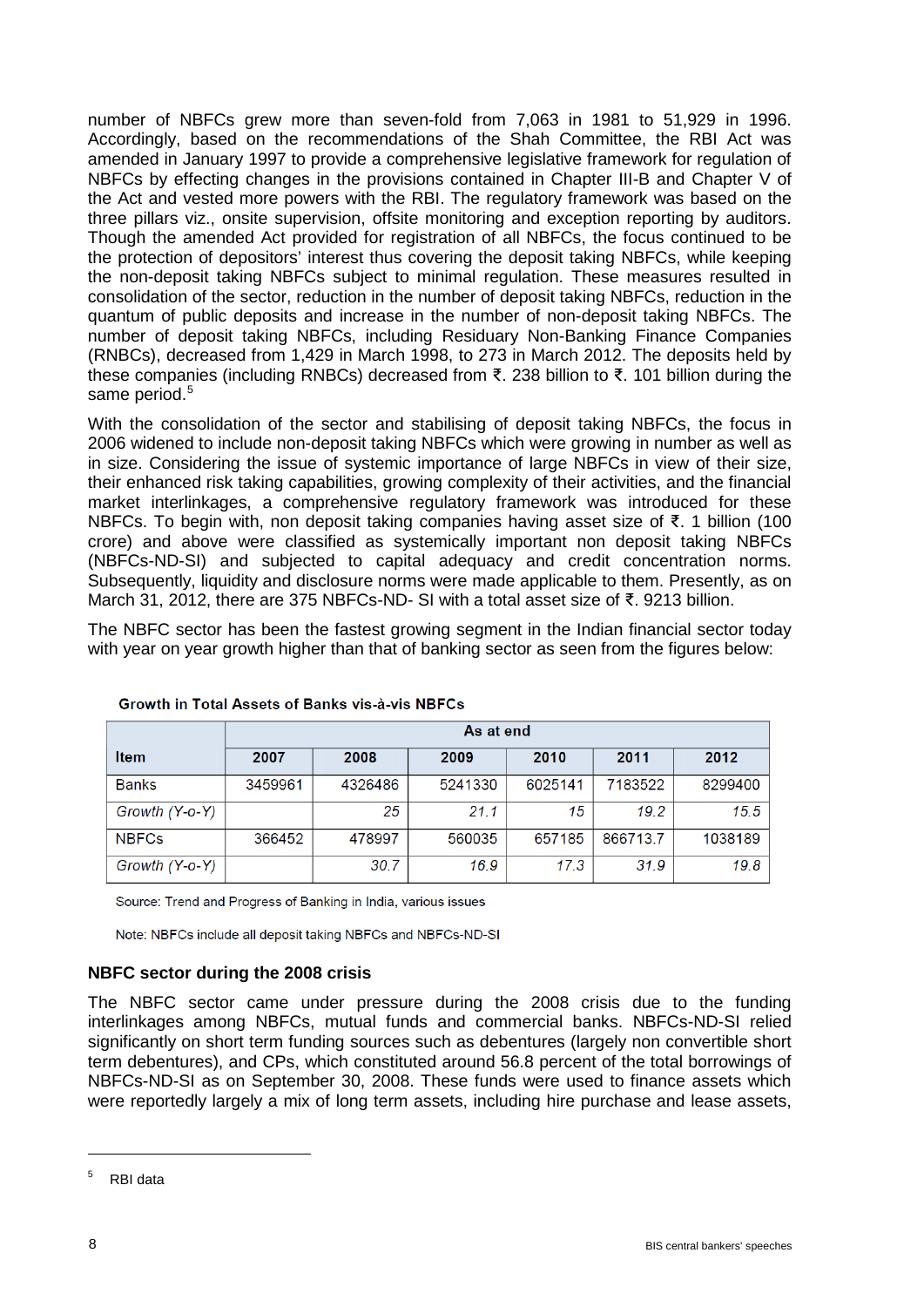long term investments, investment in real estate by few companies, and loans and advances. These mismatches were created mainly as a business strategy for gaining from the higher spreads. However, there were no fall back alternatives in cases of potential liquidity constraints. The ripple effect of the turmoil in American and European markets led to liquidity issues and heavy redemption pressure on the mutual funds in India, as several investors, especially institutional investors, started pulling out their investments in liquid and money market funds. Mutual funds being the major subscribers to CPs and debentures issued by NBFCs, the redemption pressure on MFs translated into funding issues for NBFCs, as they found raising fresh liabilities or rolling over of the maturing liabilities very difficult. Drying up of these sources of funds along with the fact that banks were increasingly becoming risk averse, heightened their funding problems, exacerbating the liquidity tightness.

#### **Measures taken by RBI to enhance availability of liquidity to NBFCs**

RBI undertook many measures, both conventional as well as un conventional, to enhance availability of liquidity to NBFCs such as allowing augmentation of capital funds of NBFCs-ND-SI through issue of Perpetual Debt Instruments (PDIs), enabling, as a temporary measure, access to short term foreign currency borrowings under the approval route, providing liquidity support under Liquidity Adjustment Facility (LAF) to commercial banks to meet the funding requirements of NBFCs, Housing Finance Companies(HFCs) and Mutual Funds, and relaxing of restrictions on lending and buy-back in respect of the certificates of deposit (CDs) held by mutual funds.

31. In addition to these measures, a Stressed Asset Stabilisation Fund viz., IDBI SASF, was set up to provide liquidity to NBFCs through purchase of securities of NBFCs which would in turn be refinanced by RBI through purchase of Govt. guaranteed securities issued by the SASF.

Notwithstanding the market reports, the actual condition of NBFCs was not so alarming inasmuch as only one NBFC availed refinance from the SASF and no NBFCs went under. However, this dichotomy between perception and reality serves to show how susceptible the sector could be to reputational risk. Thus, the significance of the above measures lies also in their ability to create confidence in the sector.

The crisis did, however, highlight some regulatory issues concerning the non-banking financial sector, particularly risks arising from regulatory gaps, arbitrage and systemic inter-connectedness. A need was, therefore, felt to reflect on the broad principles that underpin the regulatory architecture for NBFCs keeping in view the economic role and heterogeneity of this sector and the recent international experience. It was felt necessary to examine in depth, the risks in the NBFC sector in the changed scenario and recommend appropriate regulatory and supervisory measures to address these risks with the aim of creating a strong and resilient financial sector which is vital for all round economic growth of the country. Accordingly a Working Group (Chair: Ms. Usha Thorat) was constituted to suggest reforms in various important areas relating to NBFC sector. The Working Group comprised representatives from the industry and co-regulators like SEBI.

#### **Recommendations of the working group**

The Working Group in its report submitted in August 2011 made various recommendations both to ensure the resilience of the NBFC sector and also to contain risks emanating from the sector in the context of overall financial stability. The recommendations of the Working Group can broadly be divided into four categories, comprising issues relating to (i) Entry Point norms, Principal Business Criteria, Multiple and Captive NBFCs; (ii) Corporate Governance including Disclosures, (iii) Liquidity management and (iv) Prudential regulation including capital adequacy, asset provisioning, risk weights for certain sensitive exposures, and restrictions on deposit acceptance.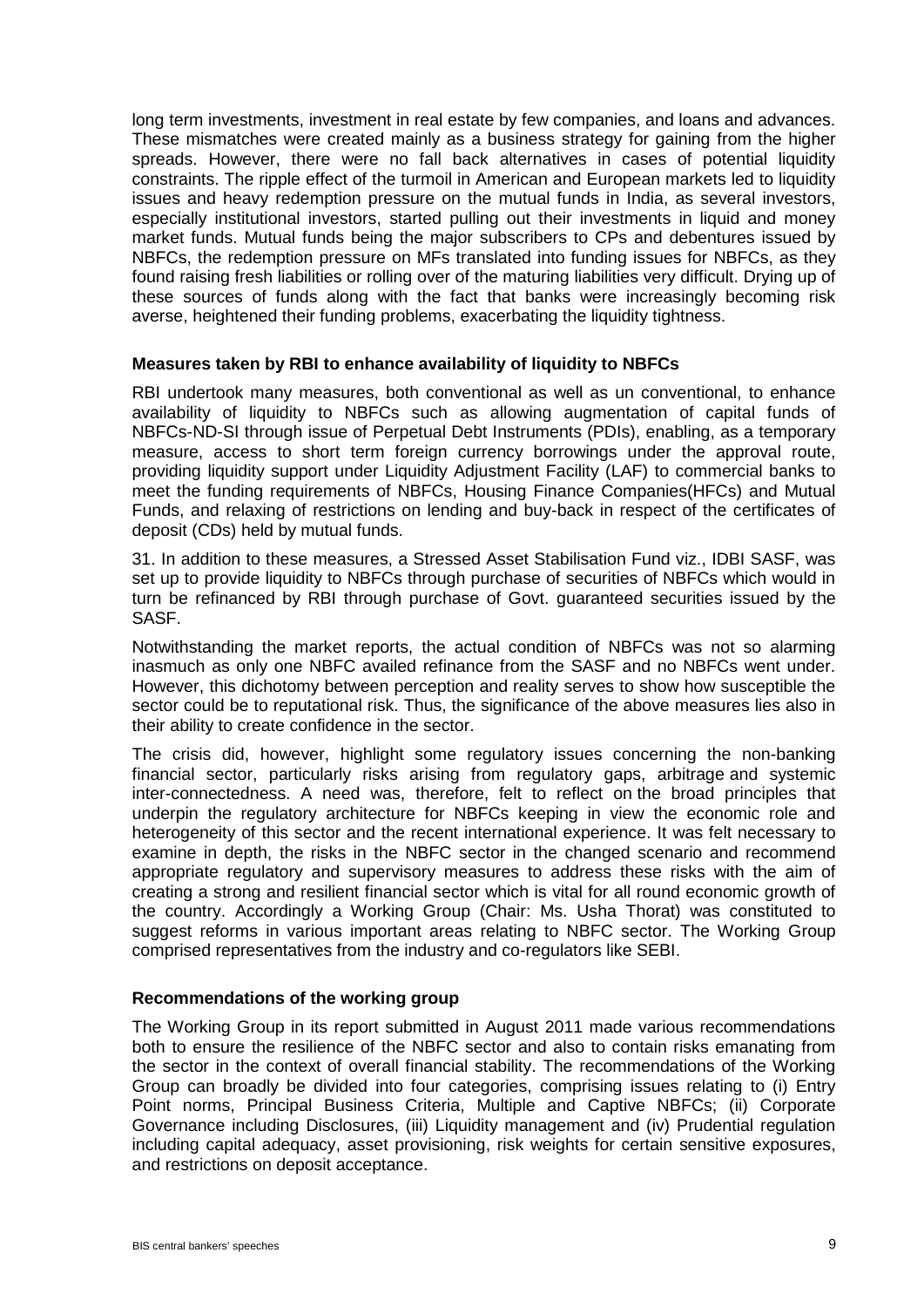Based on the recommendations of the Working Group and the subsequent extensive deliberations with all the stakeholders, viz, industry participants as well as the Government of India, draft guidelines have been formulated and put in the public domain for comments in December 2012.

As I have stated before, going by Press Reports as well as the responses observed today, some apprehension has been expressed regarding the proposed guidelines. However, let me emphasize that our intention is not to restrict the activities or constrain the innovativeness of the sector but rather ensure that possible risks to financial stability are addressed, thereby creating, or should I say, ensuring continuation of a resilient system of non-bank credit intermediation. To go back to my earlier remarks on shadow banking and global regulatory initiatives, I would stress that the setting up of the Working Group and implementation of its recommendations was undertaken in line with the international agenda for shadow banks.

Some apprehensions have been expressed that the regulation of shadow banking is becoming as rigorous as banking regulation, which is not warranted given the differences in the profiles of these two segments. I agree with the concerns. While one can argue that identical functions should be regulated in an identical manner irrespective of the nature of the legal entity in which these functions are housed, we have gone for differential regulations between banks and NBFCs due to differences in business models, their significance in the financial system and varying risk profiles. Regulations for banks are much more stringent than that for NBFCs and the proposed new regulatory framework for banks under Basel III proposes even more stringent requirements to address the risks of banks.

However, the distinction between banks and non-banks is more fuzzy now and as the global crisis has adequately evidenced, non-banks are increasingly taking up bank-like activities. In such a scenario, where both banks and non-banks undertake similar activities, if only bank regulation is tightened, there is a very distinct possibility of risks migrating from the more tightly regulated sector to a more lightly regulated sector, the way water flows from high pressure points to low pressure points. Therefore, to contain risks in the overall financial system, there is a case for reviewing the regulations of the non-banking sector along with that for banks, holistically. In India, we have been alive to these issues as I have already mentioned earlier. Setting up of the Working Group on the Issues and Concerns of the NBFC Sector in September 2010 is another instance of taking a pro-active stance in dealing with regulatory issues and concerns.

The overarching principles to the new regulatory framework revolve around some guiding principles:

- appreciating the contribution of the NBFC sector to the financial system and the economy and rationalising regulations to preserve the innovativeness of the sector
- recognising the need to address systemic risk arising out of concentration and exposure of NBFCs to sensitive sectors
- Recognising that the NBFCs have the ability to leverage on the RBI registration and therefore, rationalising the scope of regulation to address risks appropriately
- conserving regulatory resources and directing them where required
- dealing with regulatory arbitrage while not recommending completely bank-like policies and regulation for NBFCs and
- giving adequate transition period to the industry so as to cause minimum dislocation to the sector.

Let me briefly touch upon some of the significant features of the draft guidelines.

*Principal business criteria*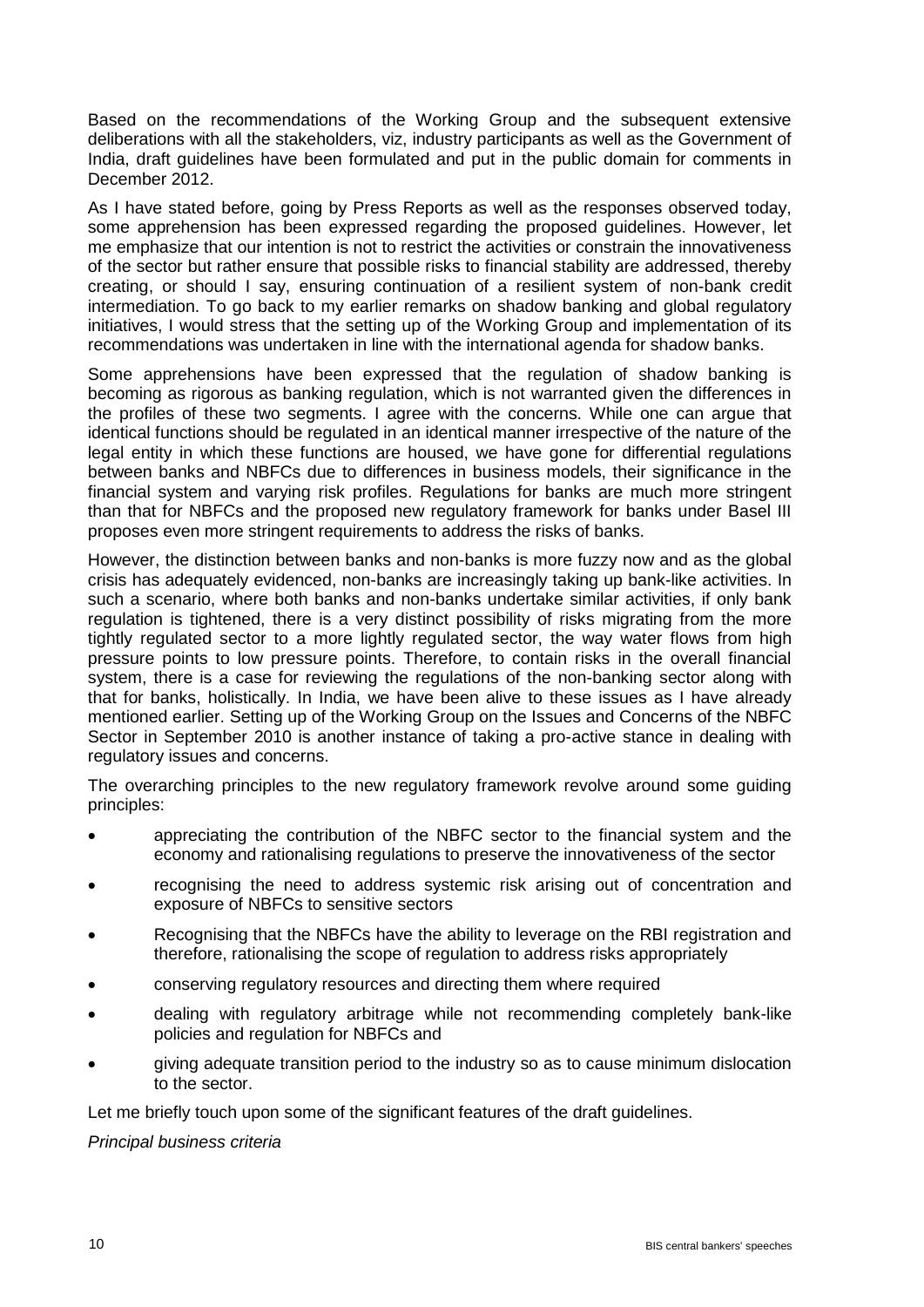Under the present dispensation, a company is treated as an NBFC if its financial assets are more than 50 percent of its total assets (netted off by intangible assets) and income from these financial assets is more than 50 percent of its gross income. Both these tests are required to be satisfied. There is a problem with this definition. As a financial regulator, Reserve Bank primarily regulates the financial activities of NBFCs, while they can also engage in non financial activities of comparable magnitude. It is, therefore, important to insulate the sector from the spillover of possible risks from non-financial activities. The most preferred solution, therefore, from a regulatory perspective, would be the one in which the NBFCs do not undertake any activity other than financial activities on the same lines as banks are permitted to undertake only those activities which are enumerated in Section 6(1) of the Banking Regulation Act, 1949. However, that is not possible for the NBFC sector given the structure of the sector. As ensuring 100 percent financial activity is not feasible, the next best alternative would be to raise the threshold for principal business. Accordingly, the threshold has been raised from 50 percent to 75 percent of total assets/income, to ensure that the regulation focuses on predominantly financial entities. However, raising the threshold could result in keeping out of purview of regulations, certain non banking financial entities having financial activities of significant scale which could adversely impact financial stability. This could happen in the following two situations:

- The financial activities of these entities are a significant proportion of the total activities and of significant magnitude; and
- The financial activities of these entities are not a significant proportion of total activities but are of large magnitude.

To cover (a) above, the definition of principal business has been expanded to cover those non-bank financial entities whose financial assets or income from financial assets are 50 percent or more of total assets or gross income respectively and total assets are ₹. 10 billion or more. However, entities covered by (b) cannot be possibly subjected to entity specific regulation as the scale of non financial activities would be much larger than that of financial activities. Regulatory approach in such a situation will have to evolve over time. One approach could be to subject their financial activities to prudential regulations for those activities. The other alternative would be, as envisaged in FSB's approach, to build up a data base, identify vulnerabilities, and take suitable regulatory action where vulnerabilities could acquire systemic proportions.

### **Exemption from requirement of registration:**

In formulating the threshold for registration of NBFCs, we were guided by considerations of conserving limited regulatory resources and issues of materiality of the risk profile of NBFCs. Accordingly, we have proposed to exempt two categories of NBFCs from registration – one, all non-deposit taking NBFCs with asset size below ₹. 0.25 billion and two, NBFCs with asset size below ₹. 5 billion and not accessing public funds. These NBFCs would also be exempt from regulation. Small NBFCs having asset size of less than ₹ 0.25 billion or NBFCs with asset size below ₹ 0.5 billion and not accessing public funds are not likely to create systemic risk in view of their small size and absence of leverage respectively. This is consistent with the recommendations of the Geneva Report $6$  which suggested that such small companies, which it termed "Tinies", should have minimal conduct of business regulations especially if they are unlevered. It is possible that some of these companies may pose insignificant risks as individual entities but their correlated behaviour may create risks when they move together as part of a larger group or "herd" and these may not be adequately captured. To address this risk, we have propounded the group concept, in which all NBFCs in a group will be individually treated as Systemically Important (NBFCs-ND-SI) if their aggregate assets

<u>.</u>

<span id="page-10-0"></span><sup>6</sup> The Fundamental Principles of Financial Regulation –Geneva Reports on the World Economy 11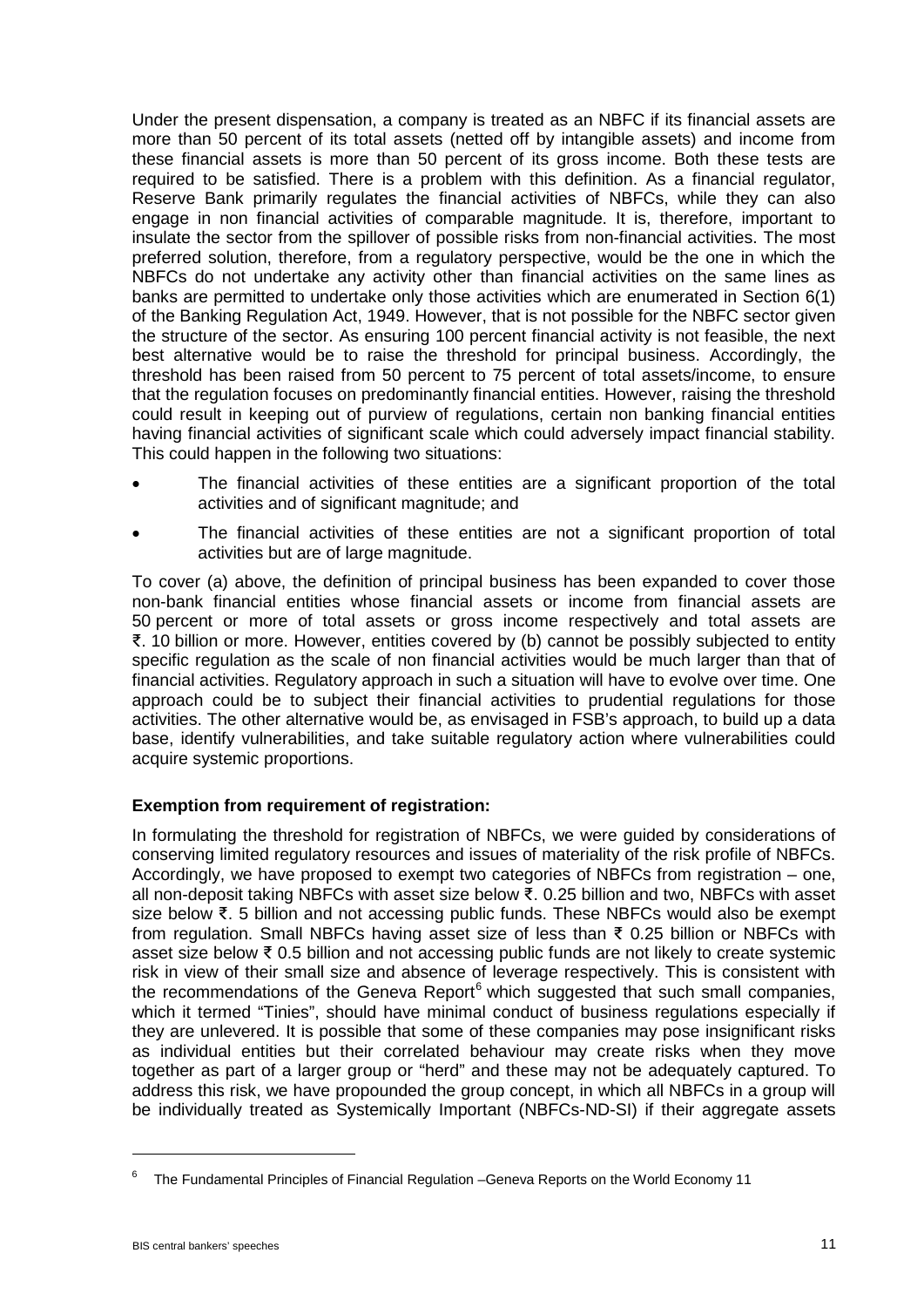total ₹ 1 billion and above. This is not to deny that there may be valid reasons for creation of multiple NBFCs, but the possible risks from their activities need to be addressed.

A lot of apprehension has been expressed in some quarters that NBFCs (i.e., non banking financial entities meeting the Principal Business criteria) having assets below the threshold will be forced out of business. I would like to clarify that this is not the intention of the proposed regulations. All we are saying is that from a materiality perspective such entities need not be the focus of RBI's regulatory oversight and, therefore, should be exempted from registration and regulation. We also do not feel that this will have an adverse impact on their activities because after all, there must be many entities doing business even under the current regime, which have significant financial activities but below the 50/50 threshold and, therefore are not NBFCs and not registered with RBI.

# **Captive NBFCs**

There are some regulatory concerns regarding the business model of captive finance companies. As captives provide finance for purchase of products of the parent, their business is inextricably linked to the parent's fortunes. It is likely that credit underwriting standards in such companies may be weaker. Hence, while setting up of captive NBFCs is a commercial decision, the risks arising out of the business model of such captives need to be adequately addressed and hence the review of guidelines, requiring a higher Tier I Capital.

### **Prudential norms**

Apprehensions have also been expressed that tightening of prudential norms as proposed in the draft regulations may affect the profits of the NBFCs and increase their lending cost. You would observe that changes have been proposed only in areas where there is a heightened risk perception. While the intention is not to mimic bank regulation completely, I am sure, you all would agree that we should take some of the relevant best practices of the bank regulation which are well developed and tested and adapt them to other sectors where the benefits of such approach outweigh the costs. The proposed increase in the capital requirements for NBFCs is to ensure that the risks in the financial system which surfaced during the crisis are addressed and the regulatory gap between banks and NBFCs does not widen, especially when the capital requirements for banks have increased significantly under Basel III. The proposed measures address regulatory arbitrage between banks and NBFCs in areas such as capital market or real-estate exposure through the calibrated use of prudential measures such as higher capital requirements, and risk weights for sensitive sectors, wherever greater risks are perceived. Accordingly, we have proposed to raise the minimum Tier l capital requirement, for captive NBFCs, NBFCs with major exposure to sensitive sectors such as capital market, commodities and real estate, and NBFCs predominantly engaged in lending against gold jewellery. For NBFCs that are part of a banking group, risk weights for capital market exposure (CME) and Commercial Real Estate (CRE) would be the same as that for banks; for others these would be revised upwards.

Convergence in regulation between banks and NBFCs is thought to be required in the areas of asset classification and provisioning norms. This is because both banks and NBFCs are financing similar assets and there is no logical reason for prudential norms to be different. In fact, initially when the 180 day norm was introduced for NBFCs, for assets other than lease and hire purchase transactions, for whom the norms were even more relaxed, the norms were similar to those of banks at that time. However, while banks migrated to 90 day norm, NBFCs continue to be on 180 days norm., As regards the proposed 90 day norm for classification of assets, it has been argued that the clientele of NBFCs is very different from that of banks and hence a longer collection period is needed. I would like to emphasise that once an amount becomes due there is no reason why it should not be paid within 90 days irrespective of the nature of business and clientele. As regards fixing the payment schedules, there are no regulatory prescriptions or constraints. As lenders, NBFCs have the option of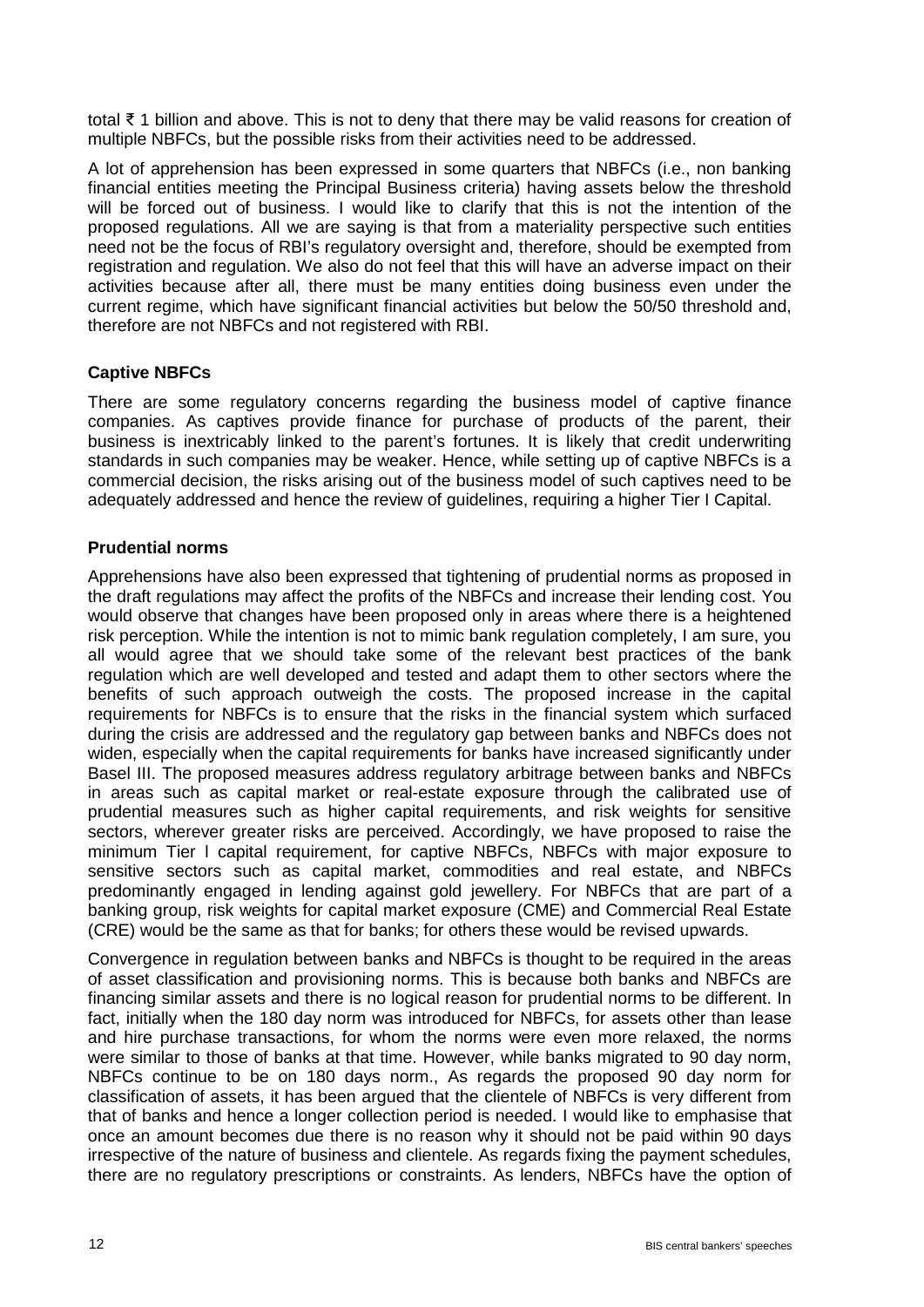fixing the repayment schedule suiting the credit cycle of the borrowers. However, to ensure minimal dislocation, this convergence of time norms will be brought about in a phased manner, and a one-time adjustment of the repayment schedule which shall not amount to restructuring, is proposed to be permitted. Similarly, in the case of provisioning for standard assets, convergence with the banking sector is envisaged and sufficient transition time will be given for compliance.

### **Deposit acceptance**

Since 2004–2005, we have maintained that, as a policy, only banks should be allowed to accept public deposits. Deposit acceptance in the NBFC sector is a legacy of the past but no new NBFC has been given a license for acceptance of deposits. Initially, the concept of rating had been introduced for NBFCs accepting public deposits, but, as an exception, unrated AFCs were allowed to accept deposits up to  $\bar{\tau}$  0.10 billion. You would all agree that depositor protection is not a function of the amount of deposit. It is, therefore, proposed to make it compulsory for all existing deposit accepting NBFCs to obtain credit ratings from credit rating agencies. In future, unrated NBFCs will not be permitted to accept deposits and existing unrated deposit taking NBFCs will be given a period of one year to get themselves rated if they wish to continue to accept deposits. Further, to bring parity in the sector, the limit for acceptance of deposits for rated AFCs is proposed to be reduced in line with other deposit taking NBFCs.

### **Liquidity management**

I have spoken in detail about the liquidity risk due to maturity transformation during the credit intermediation process and how this affected NBFCs in 2008. As seen during the crisis, liquidity risks can rapidly translate into solvency risks. Taking lessons from the global crisis, the Basel Committee on Banking Supervision has stipulated that a banking institution should maintain adequate levels of high quality liquid assets which can be converted into cash at very short notice and at small discount to enable it to survive a stress situation over a 30 day time horizon. The Committee has also looked at a longer time horizon by expecting institutions to fund their activities with more stable sources of financing on an on-going basis. These are prudential practices and need to be adopted by all financial entities. Consequently, it is proposed that all registered NBFCs would be required to maintain high quality liquid assets in cash, bank deposits available within 30 days, money market instruments maturing within 30 days, actively traded debt securities (valued at 90 per cent of the quoted price and carrying a rating not lower than AA or equivalent), equal to the gap between total cash inflows and outflows over the 1 to 30 day time bucket as a liquidity coverage requirement. For deposit taking NBFCs, the extant requirement of maintenance of liquid assets will continue. I would like to clarify that the proposed requirement is much less onerous than that for banks inasmuch as the holding of liquid assets is not calibrated to a stress scenario and holding of financial sector liabilities as liquid assets is permitted which is not the case for banks.

#### **Corporate governance**

The global financial crisis exposed major weaknesses in corporate governance systems, particularly in risk management policies and procedures*.* Internationally, the emphasis on good governance is increasing and it is firmly believed that improving corporate and risk governance could prevent, or at least mitigate, systemic crises. In 2007, the OECD lauded Asian countries for substantially revamping their corporate governance frameworks, but warned that enforcement remained the most significant challenge and an "*unfinished agenda*". CLSA and the Asian Corporate Governance Association echo the same conclusion in their *2010 Corporate Governance Watch* Report for Asia. A key observation is that "*regulators make it too easy for companies to get away with box-ticking*," which keeps even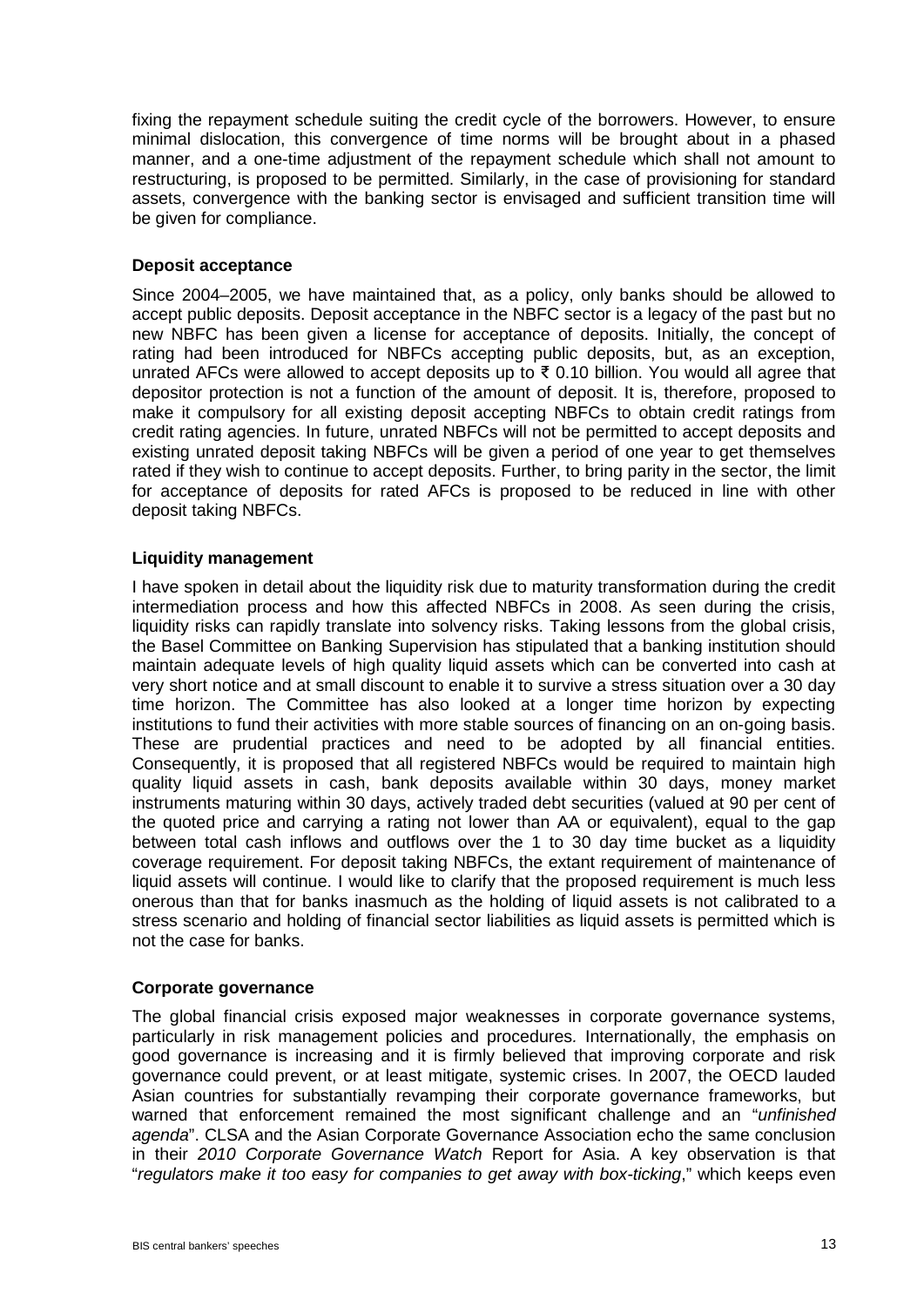the best Asian markets far from international best practices. As per BCBS principles (October 2010) for enhancing corporate governance, effective corporate governance practices are essential to achieve and maintain public trust and confidence in the banking system, which are critical to the proper functioning of the banking sector and economy as a whole.

The above arguments apply to the NBFC sector also, especially, in view of their growing size, multiplicity of stakeholders and the increasing complexity of operations. For the purposes of corporate governance, we have felt it necessary to increase the focus on companies with asset size of more than  $\bar{\tau}$  10 billion, i.e., the really large companies. Again, the proposed prescriptions in this regard centre around materiality, whether in ensuring fit and proper shareholders and management or the quality of disclosures. The proposed prescriptions are aimed at enhancing governance standards in NBFCs by, inter alia, stipulating that all registered NBFCs will require prior approval whenever these is a change in control, or a significant increase in shareholding; requiring RBI's approval for appointing CEOs of large NBFCs. Other measures are: restricting the number of directorships a director can accept; putting in place a system of due diligence to ensure fit and proper criteria; and requiring enhanced disclosure requirements, including those mandated under Clause 49 of the SEBI listing agreement, etc.

# **Conclusion**

In conclusion, let me reiterate a few points. The NBFC sector is a very important segment of the financial system warranting encouragement for further development, but at the same time, would also require to be watched and regulated more closely given its growth, increasing complexity and impact on the financial system due to increased interconnectedness. Said differently, the very factors which would require the NBFC sector to be actively promoted would also require the sector to be actively regulated. In India, we have always been cognizant of the fact that NBFCs play a significant role in the financial system and in the economic growth. The regulatory framework has been designed and is reviewed from time to time keeping in mind the requirement of the sector as well as the changing dynamics in the financial system due to increased interconnectedness. It may be said that while the shadow banking sector in India did come under stress during the global financial crisis, the stress levels were comparatively modest which did not threaten their solvency. The sector has been largely sound, mainly due to the kind of regulation that has been put in place. Nevertheless, continuing fine tuning of regulation is required to monitor the growth of this sector as it can take unexpected and unforeseen turns and mutations. That is ultimately the objective of the proposed Guidelines. In my remarks today, I have elaborated on the rationale behind the proposed guidelines so that there is a better understanding of the revised regulations. I am sanguine that the new regulatory framework would address risks and help build a more resilient and robust NBFC sector.

# **References:**

*Corporate Governance Watch 2010*; CLSA

*Global Shadow Banking Monitoring Report 2012*; Financial Stability Board

*Principles for enhancing corporate governance*; Basel Committee on Banking Supervision (October 2010),

*Report of the Working Group on the issues and concerns in the NBFC Sector* (August 2011)

*Shadow Banking: Scoping the Issues;* Financial Stability Board (April 2011)

*Strengthening Oversight and Regulation of Shadow Banking: An Integrated overview of Policy Recommendations*: Financial Stability Board (November 2012)